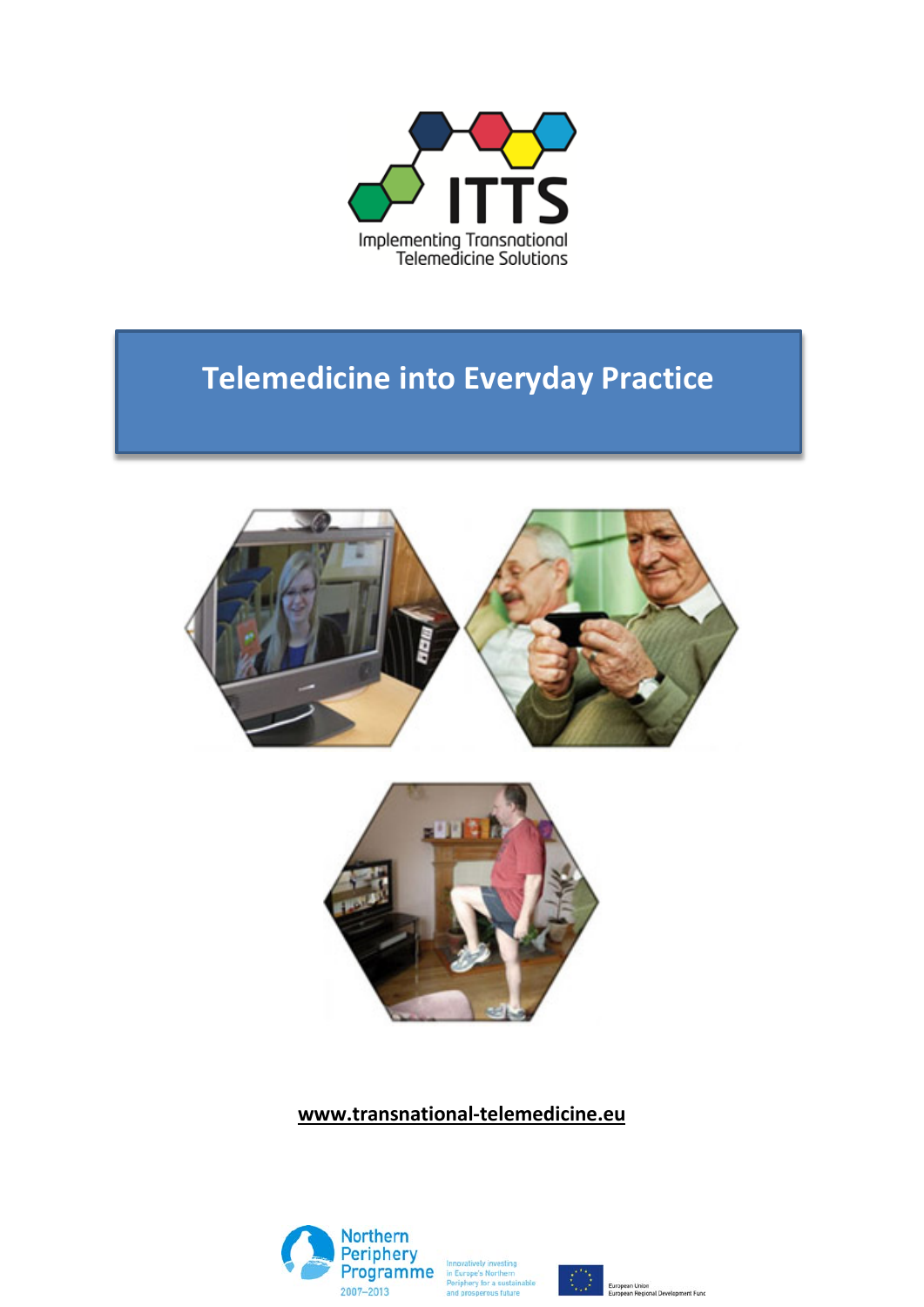# Introduction

This document is an element of the Implementing Transnational Telemedicine Solutions (ITTS) project funded by the Northern Periphery Programme. It provides a checklist to policy makers, health service planners, clinicians and technicians wishing to introduce new telemedicine services, and presents some of the steps required and the challenges identified in this project during implementation. We hope it will be of some value to those undertaking similar ventures.

Dr. David Heaney

**Project Director**





 $\begin{array}{ccccc} &\bullet &\bullet &\bullet &\bullet\\ &\bullet &\bullet&&\\ &\bullet&&\bullet&&\\ &\bullet&&\bullet&&\\ &\bullet&&\bullet&&\\ &\bullet&&\bullet&&\\ &\bullet&&\bullet&&\\ &\bullet&&\bullet&&\\ &\bullet&&\bullet&&\\ &\bullet&&\bullet&&\\ &\bullet&&\bullet&&\\ &\bullet&&\bullet&&\\ \end{array}$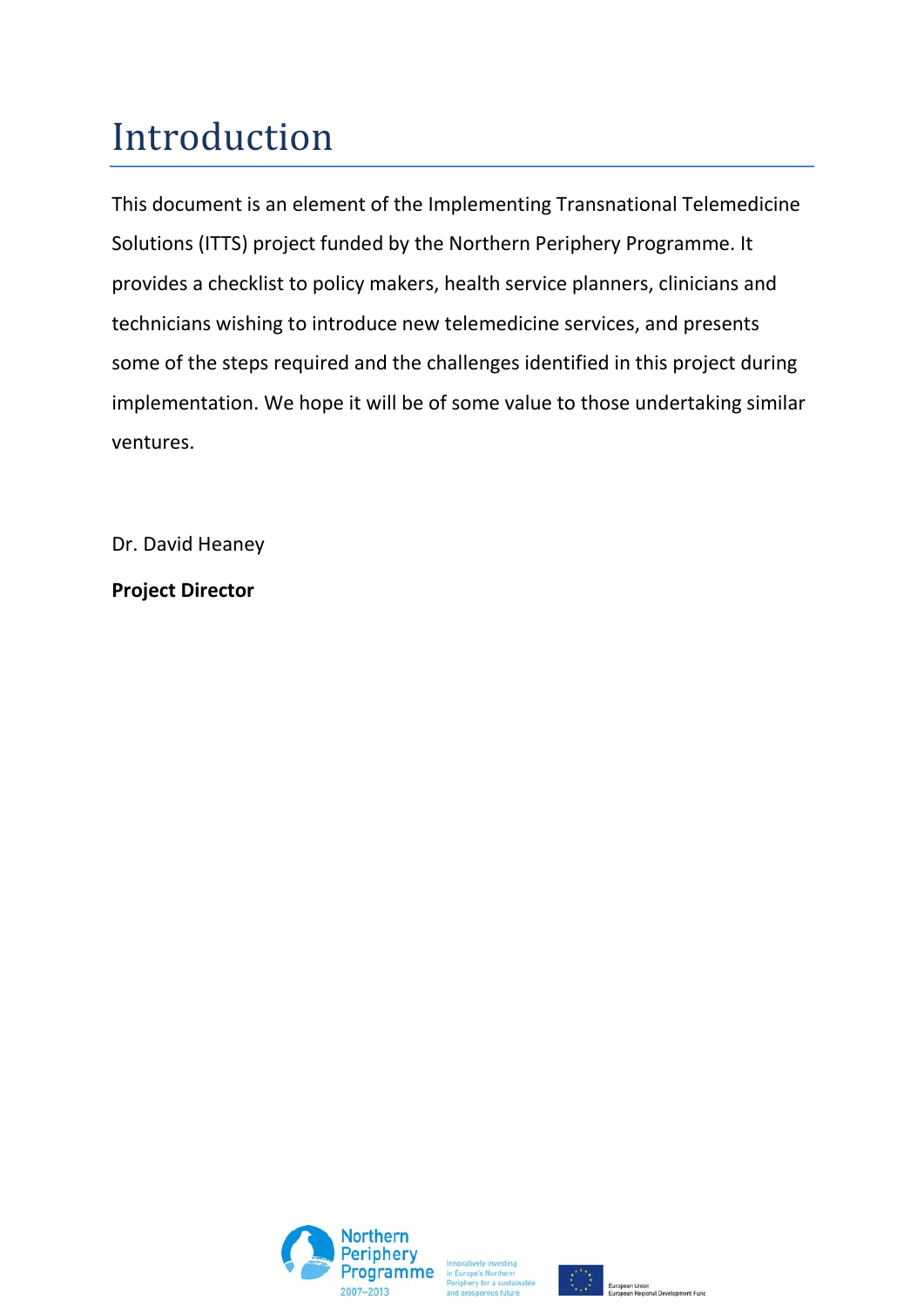

## **INITIAL SCOPING**

| <b>CHECKLIST</b>                                                                                                          | <b>ACTIONS</b>                                                                                                             | <b>POTENTIAL BARRIERS</b>                                                                                 |
|---------------------------------------------------------------------------------------------------------------------------|----------------------------------------------------------------------------------------------------------------------------|-----------------------------------------------------------------------------------------------------------|
| Are you wishing to implement<br>one of the ten demonstrator<br>projects undertaken in ITTS?                               | <b>Refer to ITTS website.</b><br>Refer to technical details in "A Case<br>for Telemedicine"<br><b>Contact project team</b> | These services may already have been<br>surpassed by newer technology.                                    |
| Are you wishing to adapt one of<br>the ten demonstrator projects<br>undertaken in ITTS for another<br>clinical specialty? | Refer to ITTS website.<br>Refer to technical details in "A Case<br>for Telemedicine"<br><b>Contact project team</b>        |                                                                                                           |
| Is there a clinical need for your<br>proposed service?                                                                    | Initial discussions with local clinical<br>staff                                                                           | Clinical staff may often be sceptical<br>about ehealth, or change in general                              |
| Is it technically feasible to set<br>up what you are planning?                                                            | Initial discussions with local technical<br>staff                                                                          | <b>Technical staff may be concerned</b><br>about the short-term and long-term<br>impact on their workload |
| Does this fit with local and<br>national ehealth strategy?                                                                | Initial discussions with local health<br>service management<br><b>Consult local and national strategy</b><br>documents     | It can be difficult to implement<br>services which are not within the<br>strategy of local organisations  |
| Is there a patient need for your<br>proposed service?                                                                     | Initial discussions with local patients<br>and their representatives                                                       | These can throw up unexpected<br>challenges                                                               |



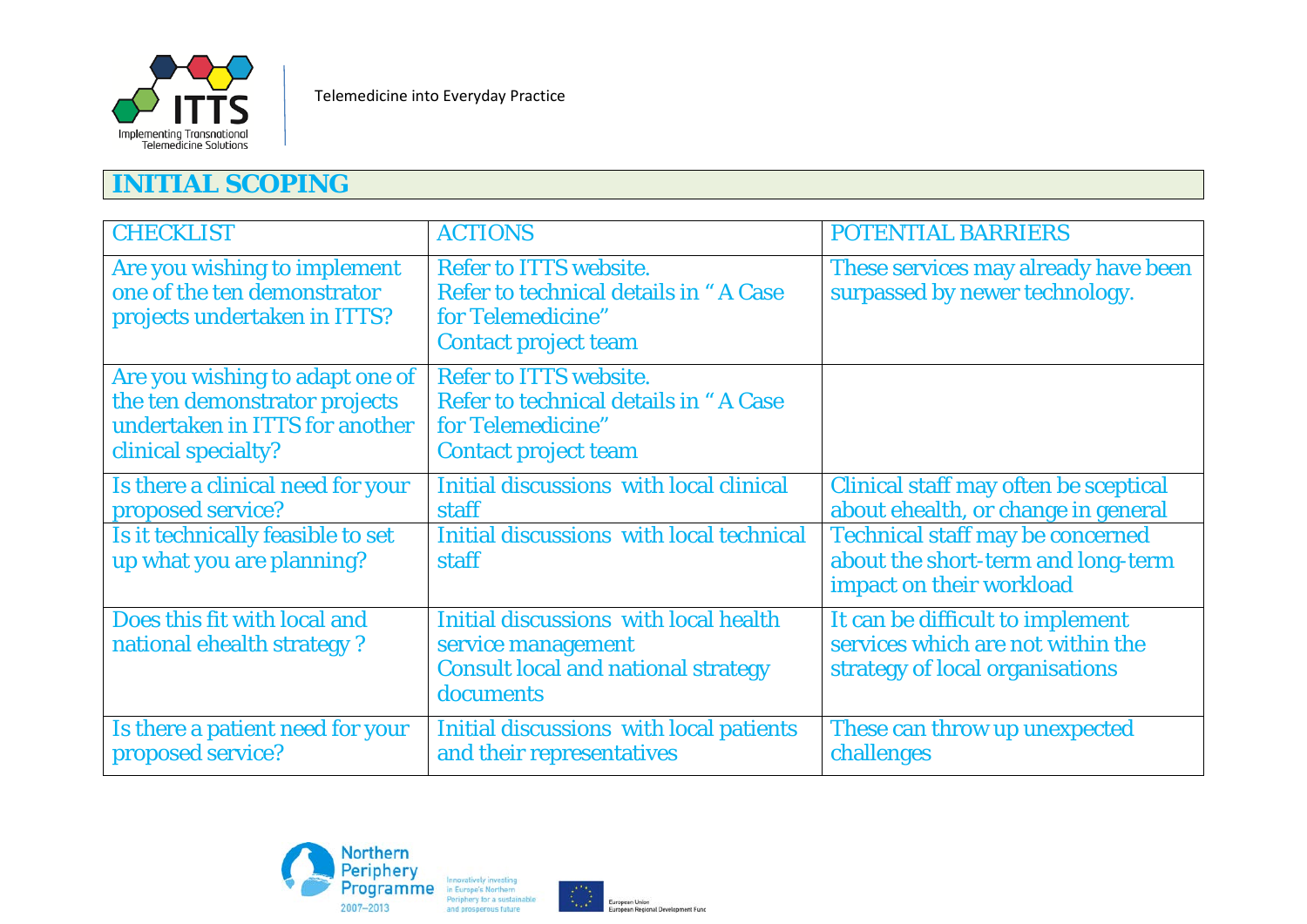

## **INITIAL SCOPING cont…/**

| <b>CHECKLIST</b>                                                                    | <b>ACTIONS</b>                                                                                                                                                                                                                                                       | <b>POTENTIAL BARRIERS</b>                                                                                                                             |
|-------------------------------------------------------------------------------------|----------------------------------------------------------------------------------------------------------------------------------------------------------------------------------------------------------------------------------------------------------------------|-------------------------------------------------------------------------------------------------------------------------------------------------------|
| Does this service already exist<br>somewhere in Europe?                             | <b>Check academic literature</b><br><b>Check results of EU projects</b><br><b>Find examples of similar</b><br>implementations, locally, nationally,<br>internationally<br>Contact service providers running the<br>service<br><b>Collate any evaluation evidence</b> | It can be difficult to find relevant<br>information                                                                                                   |
| Will you service require the<br>development of a new product?                       | Discuss with local research and<br>development expertise<br><b>Identify potential industry partners</b>                                                                                                                                                              | Development of a new product for the<br>health market is a highly complex<br>process                                                                  |
| Is your proposed service<br>suitable for external grant<br>funding?                 | <b>Identify possible funding sources</b><br><b>Approach potential funders</b><br><b>Approach potential partners</b>                                                                                                                                                  | <b>External funding can be difficult to</b><br>secure and will take time                                                                              |
| Is this a local, national or<br>transnational project? Is this<br>project at scale? | Decide the scope of your project.<br>Maximise knowledge exchange.                                                                                                                                                                                                    | Careful consideration is required to<br>decide the characteristics of the<br>project, and this can be constricted by<br>time, resource, and logistics |



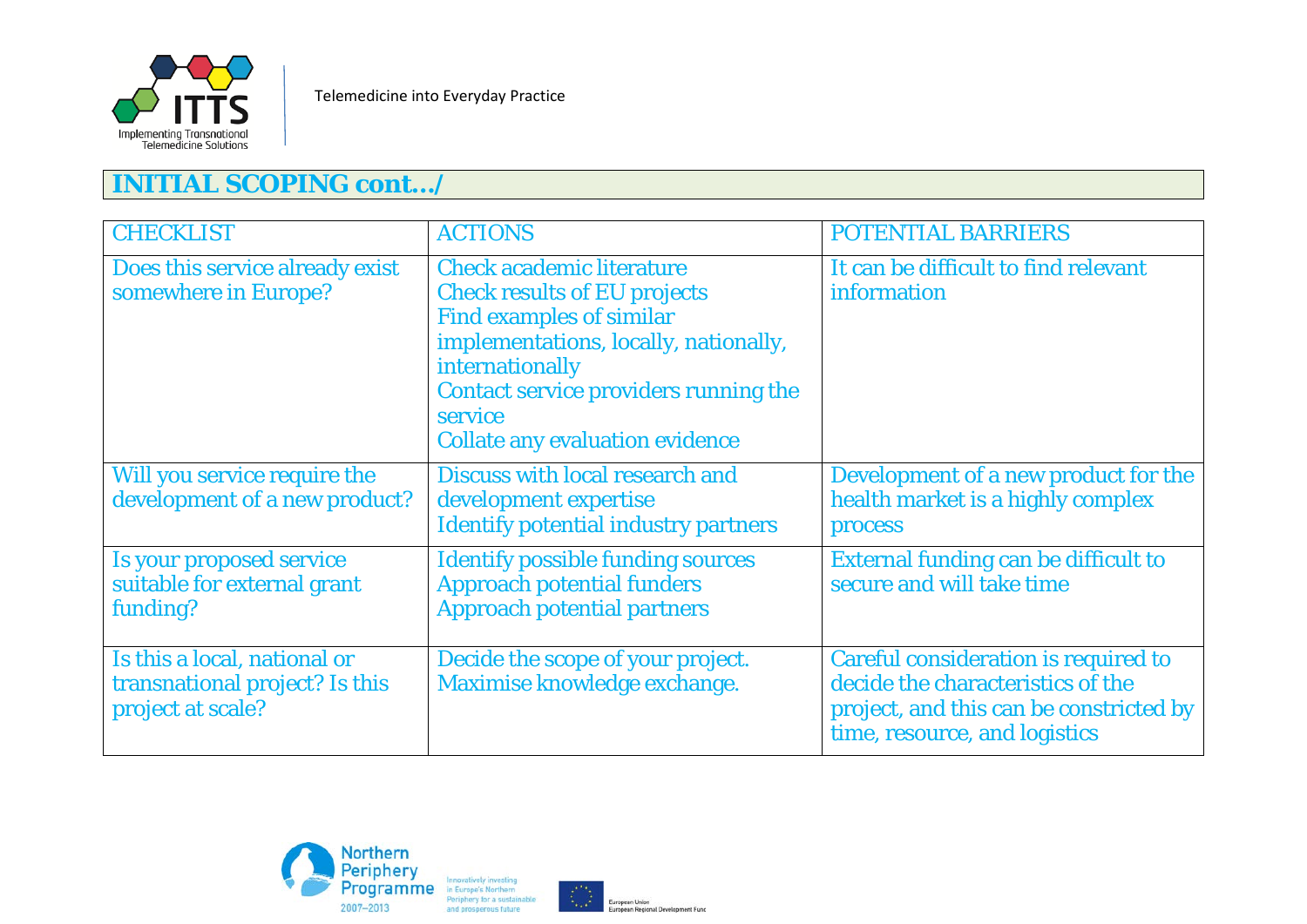

#### **PLANNING PHASE**

| <b>CHECKLIST</b>                                      | <b>ACTIONS</b>                                                                                                                                                                                                                                                                                                                                                                                                                                     | <b>POTENTIAL BARRIERS</b>                                                                                                                                                                                            |
|-------------------------------------------------------|----------------------------------------------------------------------------------------------------------------------------------------------------------------------------------------------------------------------------------------------------------------------------------------------------------------------------------------------------------------------------------------------------------------------------------------------------|----------------------------------------------------------------------------------------------------------------------------------------------------------------------------------------------------------------------|
| <b>Who should become</b><br>involved in this project? | Identify the skills required to implement your<br>project<br><b>Identify a leader</b><br>Identify a potential team with sufficient<br>capacity and capability for designing and<br>delivering your service<br><b>Create a rough plan of action</b><br><b>Identify milestones</b><br><b>Conduct an early SWOT analysis</b><br><b>Consider setting up a panel of expert</b><br>guidance<br>Apply for external grant funding if deemed<br>appropriate | Again, careful consideration is<br>required before planning commences<br>in full. Partners will have their own<br>agenda and groundwork is required<br>to ensure that the team is functional<br>and working together |
| <b>Is there local</b><br>information?                 | Conduct a readiness test such as the e-hit (e-<br>health implementation tool)<br>Interview local stakeholders to gather views.<br>Use results to determine whether to proceed,<br>where to proceed, and how to proceed                                                                                                                                                                                                                             | The results may not fit what was<br>planned                                                                                                                                                                          |



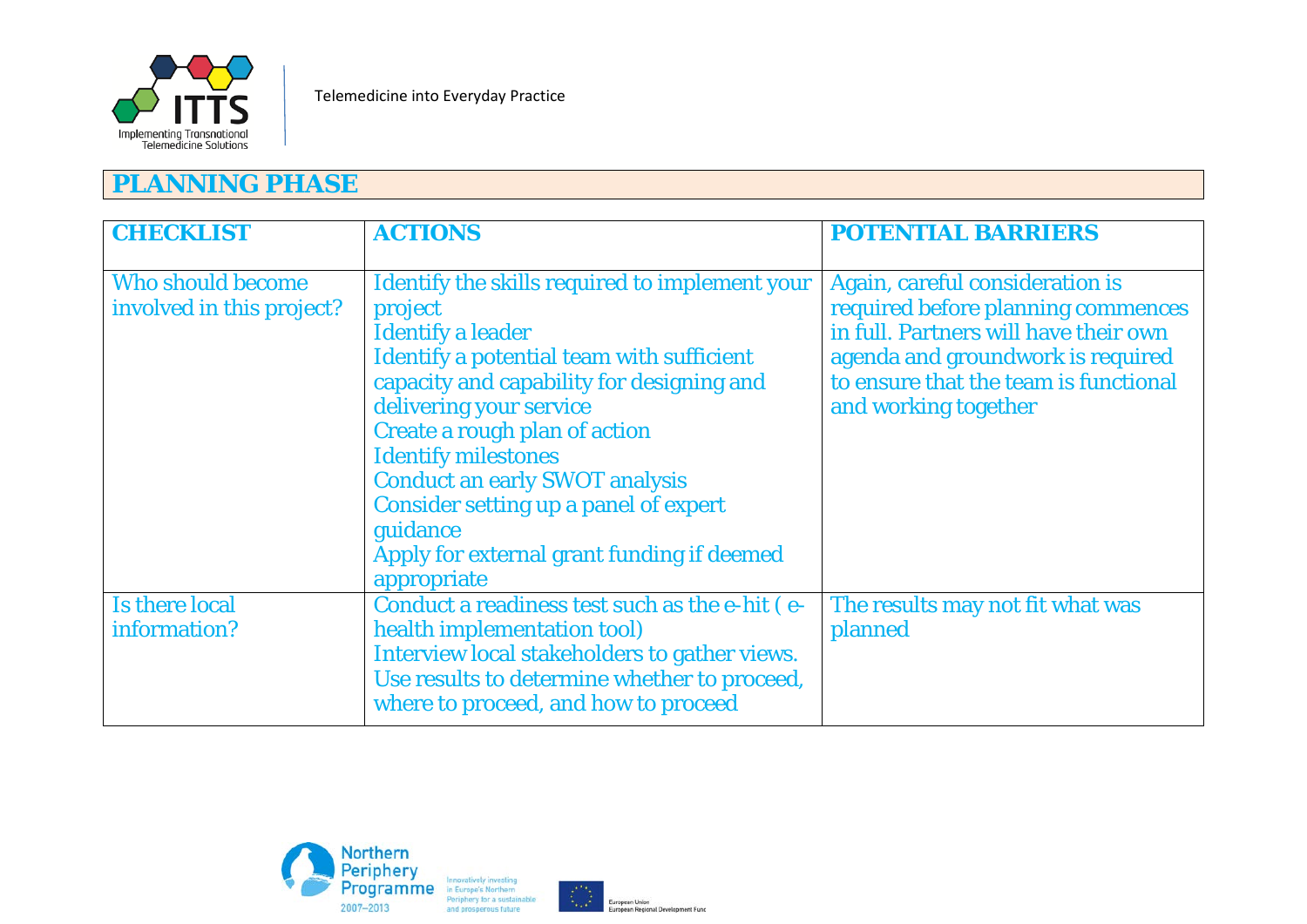

## **PLANNING PHASE cont…/**

| <b>CHECKLIST</b>                   | <b>ACTIONS</b>                                                                                                                                                                                                                                                                                                                                                                                                                                                                                                                                                                                                                                                                                                                                                                                                                          | <b>POTENTIAL BARRIERS</b>                                                                                                                                                                         |
|------------------------------------|-----------------------------------------------------------------------------------------------------------------------------------------------------------------------------------------------------------------------------------------------------------------------------------------------------------------------------------------------------------------------------------------------------------------------------------------------------------------------------------------------------------------------------------------------------------------------------------------------------------------------------------------------------------------------------------------------------------------------------------------------------------------------------------------------------------------------------------------|---------------------------------------------------------------------------------------------------------------------------------------------------------------------------------------------------|
| What should the plan<br>look like? | <b>Create a business case. See "A Case For</b><br>Telemedicine" for examples of business cases,<br>and the ITTS business case template is available.<br>This can be modified to suit circumstance.<br>However, any business case should address the<br>following:                                                                                                                                                                                                                                                                                                                                                                                                                                                                                                                                                                       | Producing a business case is a lot of<br>hard work, but detailed preparation<br>at this stage will reap rewards at the<br>implementation stage. It may also<br>identify weaknesses in the project |
|                                    | <b>Describe The Service Currently In Existence</b><br><b>Issues Facing The Current Service</b><br><b>Is There Information From Elsewhere?</b><br><b>Problems / Issues Encountered Elsewhere</b><br><b>Evaluation Data From Elsewhere</b><br><b>Clinical Need For New Service</b><br><b>Benefits To Patients Of New Service</b><br><b>Benefits To Healthcare Staff</b><br><b>Technical Requirements</b><br><b>Staffing Requirements</b><br><b>Where Will The Proposed Service Be Implemented</b><br><b>Justification For Purchase Of Equipment</b><br><b>How Many Patients</b><br><b>Training Requirements</b><br><b>What Is The Plan For Sustaining The New Service</b><br><b>Timescale For Implementation</b><br><b>Are There Any Legal Issues?</b><br><b>Are There Any Managerial Issues?</b><br><b>Are There Any Ethical Issues?</b> |                                                                                                                                                                                                   |



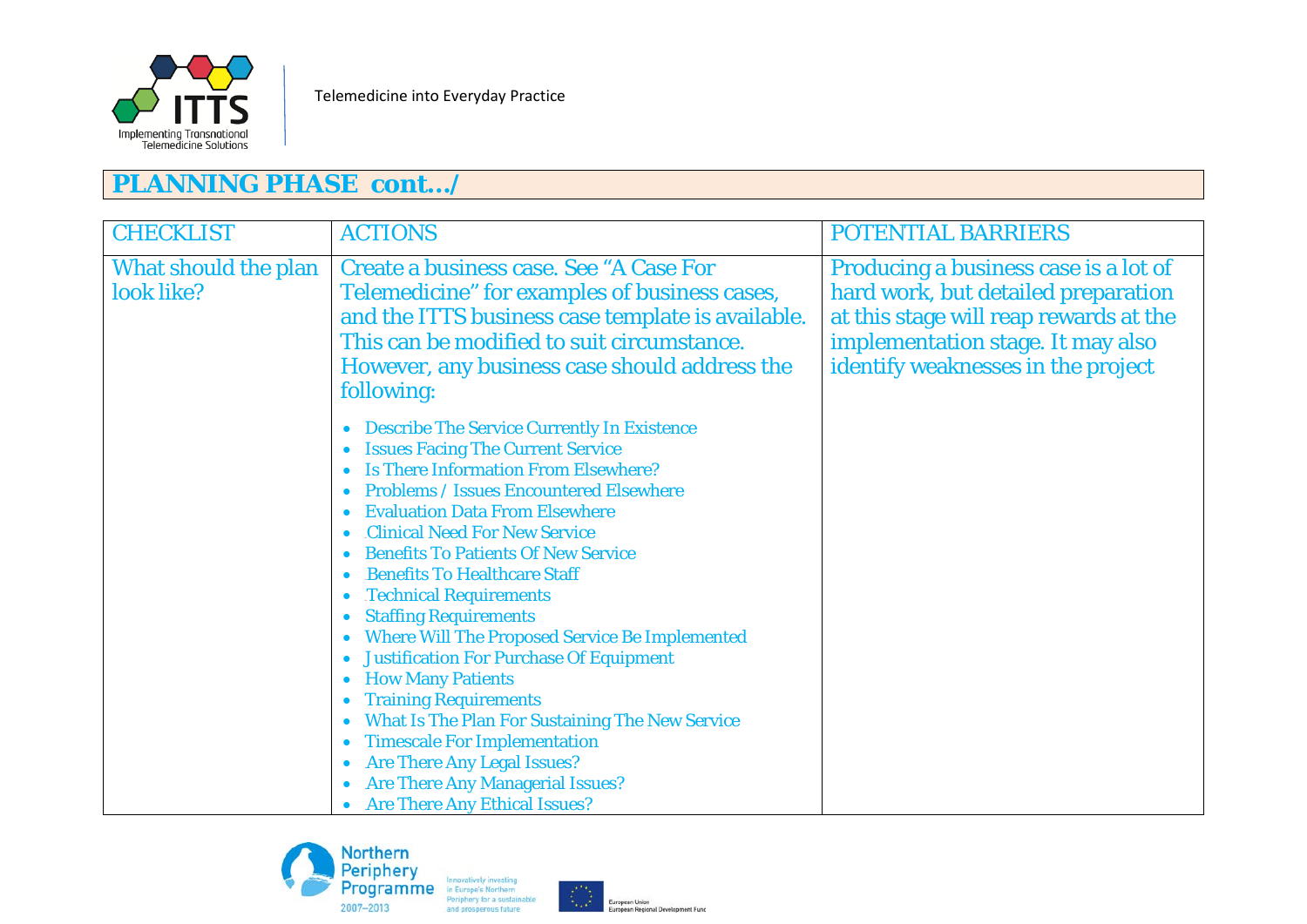

## **PLANNING PHASE cont…/**

| <b>CHECKLIST</b>                                                                                                                       | <b>ACTIONS</b>                                                                                                                                                                                                                                                                                                                                                                                                                         | <b>POTENTIAL BARRIERS</b>                                                                                                                                                                                                     |
|----------------------------------------------------------------------------------------------------------------------------------------|----------------------------------------------------------------------------------------------------------------------------------------------------------------------------------------------------------------------------------------------------------------------------------------------------------------------------------------------------------------------------------------------------------------------------------------|-------------------------------------------------------------------------------------------------------------------------------------------------------------------------------------------------------------------------------|
| What should the plan<br>look like? cont/                                                                                               | • Are There Any Social Issues?<br><b>Projected Costs</b><br><b>SWOT Analysis</b>                                                                                                                                                                                                                                                                                                                                                       |                                                                                                                                                                                                                               |
| Who should ratify the<br>plan?                                                                                                         | Business case should be ratified internally,<br>and the externally by those providing funding<br>or support                                                                                                                                                                                                                                                                                                                            | It can be challenging if external<br>experts or funders do not agree with<br>your business case or provide support<br>for it                                                                                                  |
| Does the introduction of<br>the service require<br>evaluation? Or audit? Or<br>research? Should this be<br>independently<br>conducted? | Draw up a plan for<br>monitoring/audit/evaluation/research.<br>This could follow the Model for Assessment<br>of Telemedicine (MAST) and might include:<br>Health problem and characteristics of<br>$\bullet$<br>the application<br><b>Safety</b><br>$\bullet$<br><b>Clinical effectiveness</b><br><b>Patient perspectives</b><br><b>Economic aspects</b><br><b>Organisational aspects</b><br>Socio-cultural, ethical and legal aspects | Not all organisations have the<br>capacity to participate in an<br>evaluation process.<br>External evaluators may not<br>understand the complexities of the<br>project. Or may produce results that<br>challenge the project. |
| <b>Who needs to know</b><br>about this project?                                                                                        | Draw up a communication /dissemination<br>plan                                                                                                                                                                                                                                                                                                                                                                                         |                                                                                                                                                                                                                               |



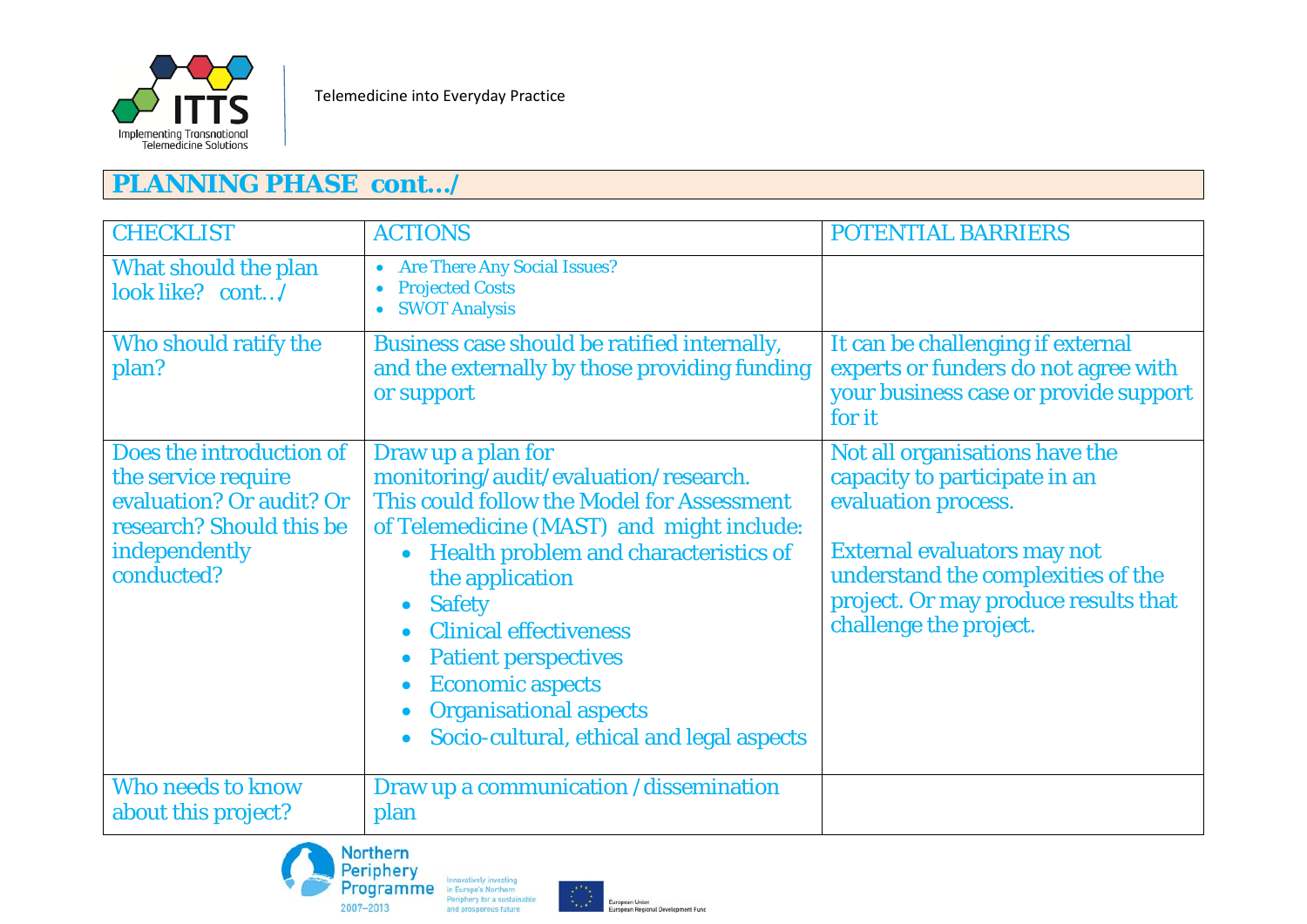

## **IMPLEMENTATION PHASE**

| <b>CHECKLIST</b>                                  | <b>ACTIONS</b>                                                                                                                                                                                                                                                                                                                                                                                                                                                   | <b>POTENTIAL BARRIERS</b>                                                                                                                                                                             |
|---------------------------------------------------|------------------------------------------------------------------------------------------------------------------------------------------------------------------------------------------------------------------------------------------------------------------------------------------------------------------------------------------------------------------------------------------------------------------------------------------------------------------|-------------------------------------------------------------------------------------------------------------------------------------------------------------------------------------------------------|
| Is the service<br>approved for<br>implementation? | Ensure time is set aside for procurement of equipment, testing<br>of equipment, piloting of service. Conduct a publicity campaign<br>to inform staff, patients and the public.<br>Launch the service.<br>Get early feedback from patients, clinicians and technicians to<br>iron out teething problems                                                                                                                                                           | <b>Procurement of</b><br>equipment will take longer<br>than planned.<br>Despite publicity patients<br>or clinicians may not be<br>fully aware of change<br>Teething problems can be<br>time consuming |
| Day to day<br>running of the<br>service           | On-going communication with the service is required.<br><b>Flexibility is required to ensure success</b><br>Regular meetings (e.g. months 1,2,6,12) should take place to<br>ensure service is working and that timescales have been adhered<br>to.<br>Ensure milestones are achieved or modified.<br>An operational day-to-day plan, of lower intensity, is required as<br>the service embeds into everyday practice, considering any<br>modifications required. | Sometimes adherence to<br>the change can drop after<br>an initial period of<br>enthusiasm from patients<br>or from staff                                                                              |